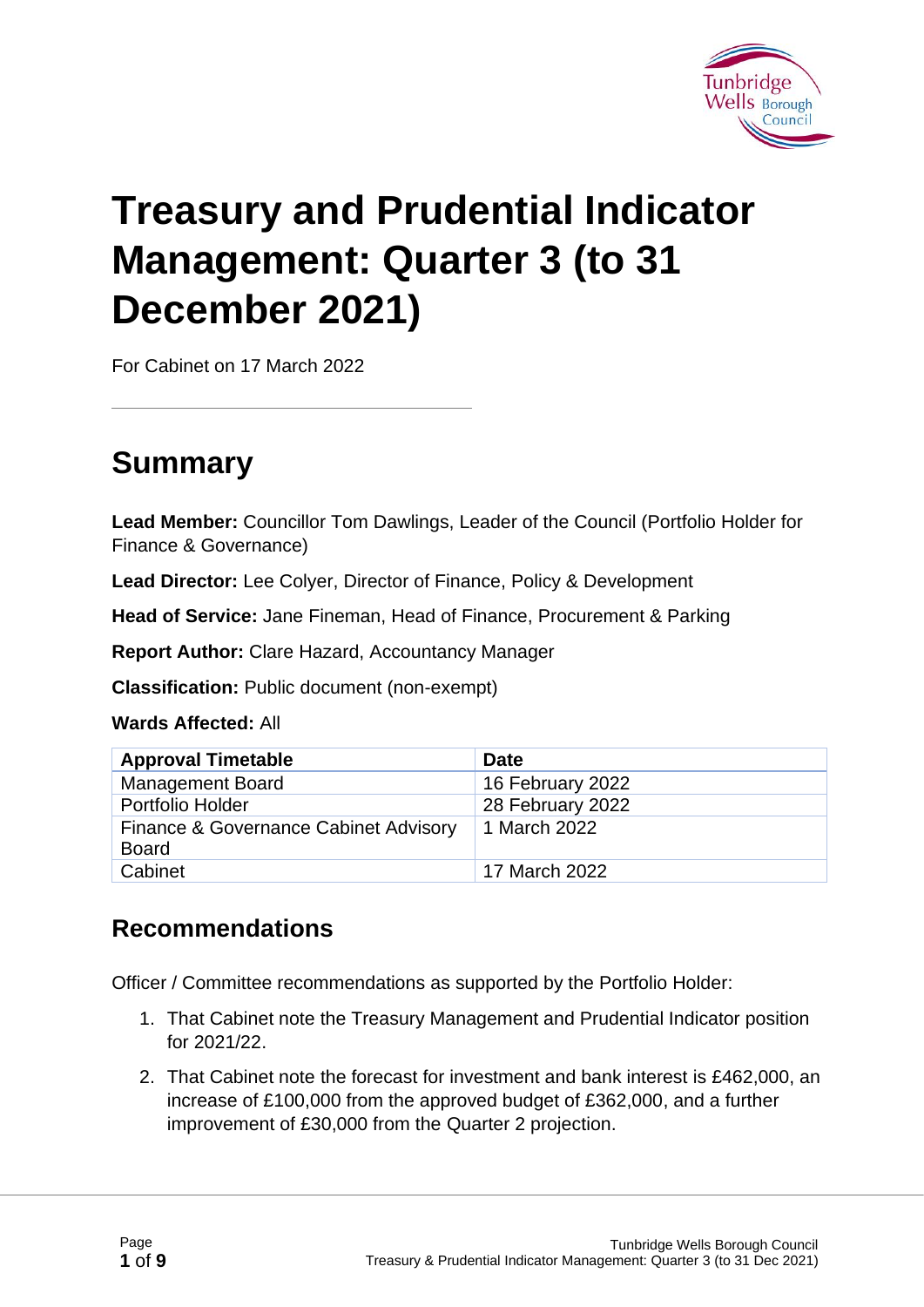

# **1. Introduction and Background**

- 1.1 This report monitors compliance with the Treasury Management Policy & Strategy 2021/22 for the period 1 April 2021 to 31 December 2021.
- 1.2 The report updates Members on investments held by the Council and informs that interest from investments and bank interest for 2021/22 is forecast to be £462,000, an increase of £100,000, on the approved budget of £362,000, and a further improvement of £30,000 from the Quarter 2 projection.

# **2. Treasury Management and Prudential Indicator Management**

- 2.1 Under its Financial Procedure Rules, the Council delegates responsibility for the implementation and monitoring of its treasury management policies and practices to Cabinet.
- 2.2 This report monitors, for the period 1 April 2021 to 31 December 2021, compliance with the Treasury Management Policy and Strategy 2021/22 recommended by Cabinet at its meeting 4 February 2021 (CAB92/20) and approved by Full Council at its meeting of 24 February 2021 (FC61/20).

#### **Current Investments**

- 2.3 The 2021/22 approved limits on the amount of money and the time period the Council can invest with any given counterparty is shown in **Appendix A**.
- 2.4 As at 31 December 2021 the Council had £68.6 million of investments and bank account money. The institution categories and the maturity profile of these are shown in **Appendix B**.

#### **Interest Rate Forecast**

- 2.5 The bank interest rate was cut to 0.10% in March 2020 when it became clear that the coronavirus outbreak would pose a huge threat to the economy. At subsequent meetings it remained unchanged until the meeting held on 15 December 2021 where it was increased by 0.15% to 0.25%. The rate was increased again at the meeting held on 2 February 2022 by 0.25% to 0.50%.
- 2.6 Link Asset Services, who are the Council's treasury advisors, regularly review interest rates and produce a forecast of the rate over future years. They currently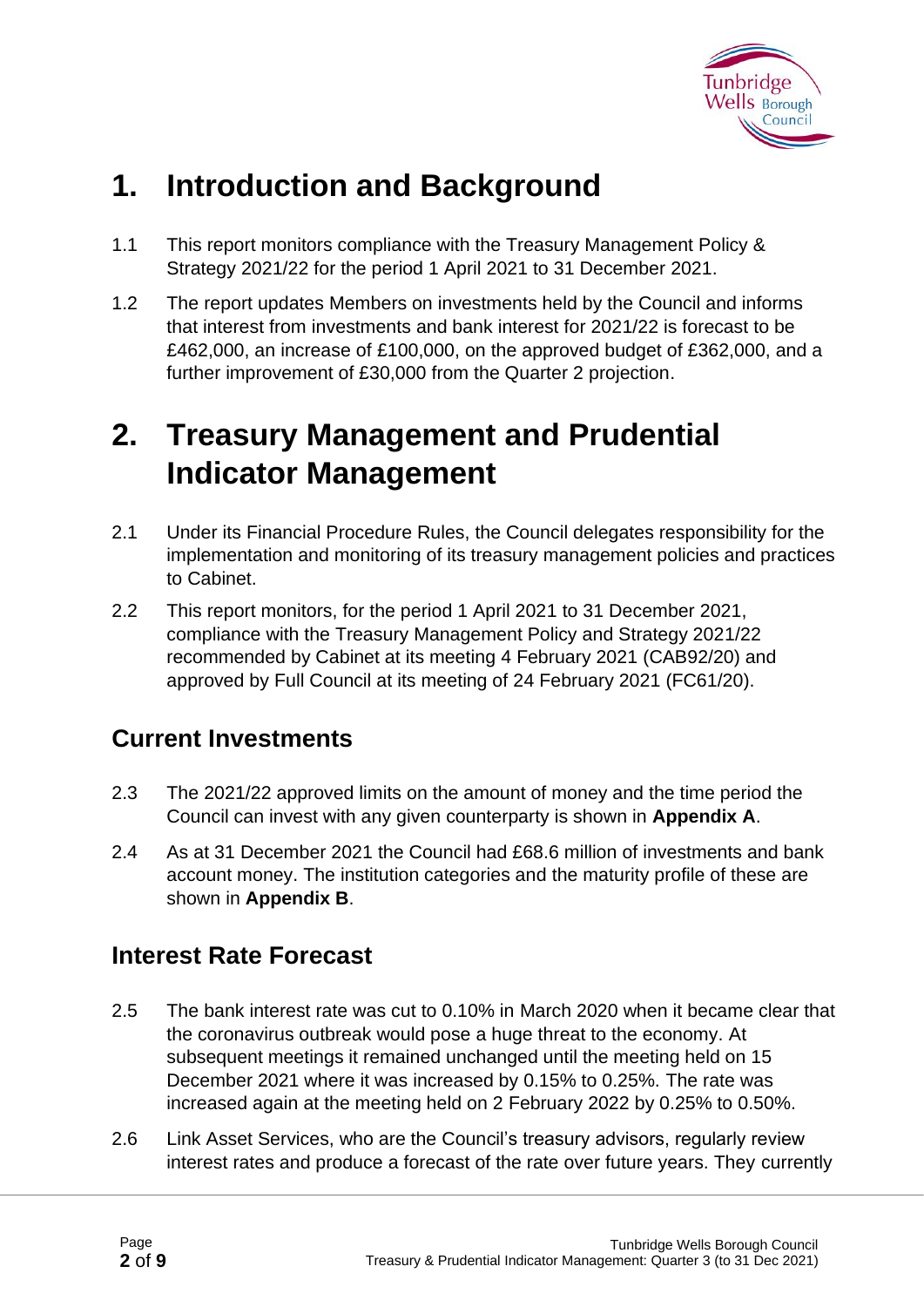forecast that the rate will increase again during 2022/23 to 0.75% by March 2023.

### **Cash Flow Management**

- 2.7 The Council prioritised its cash flow management in response to the coronavirus crisis and the position continues to be carefully monitored.
- 2.8 Currently monies are being kept short term, or in the Council's current account, as there is little benefit in investing longer term. This enables the Council to have funds available should cash flow not meet current projections or worsen in the future.

#### **Cash Balances**

- 2.9 The 2021/22 budget was set based on average funds expected to be available for investments during the year of £26.8 million.
- 2.10 The opening cash balance position was much higher than forecast at budget setting due to several reasons including:
	- The administration of business grants schemes provided by the Government, to support businesses during the pandemic. The funding for these schemes had been provided up front and at year end the Council held a balance of £7.998 million for these grants until the sums are able to be passed onto businesses or back to the Government.
	- Capital projects being rescheduled during 2020/21. Projects totalling £4.226 million were rescheduled into 2021/22 at Quarter 4 of 2020/21.
	- £2.118 million was held in the Capital Receipts Reserve at 31 March 2021, which had been received from the sale of assets. This will be used for the 2021/22 capital programme.
	- The Council was able to close the 2020/21 financial year with a small surplus of £211,000 being returned to the general fund. At budget setting time it had been expected that reserves would be needed to balance the budget, but this was not required due to additional government support, along with mitigating some of the income losses with expenditure savings.
- 2.11 The funds available for investment throughout 2021/22 are also expected to be higher than forecast due to several reasons including:
	- The Council has received a fifth tranche of Covid-19 support grant of £486,000 and additional new burdens grants of £410,000, which is further support from the government to meet the challenges of the pandemic.
	- The Council continues to administer business grants schemes, provided by government, to support businesses during the pandemic. The funding for these schemes is provided up front and therefore the Council is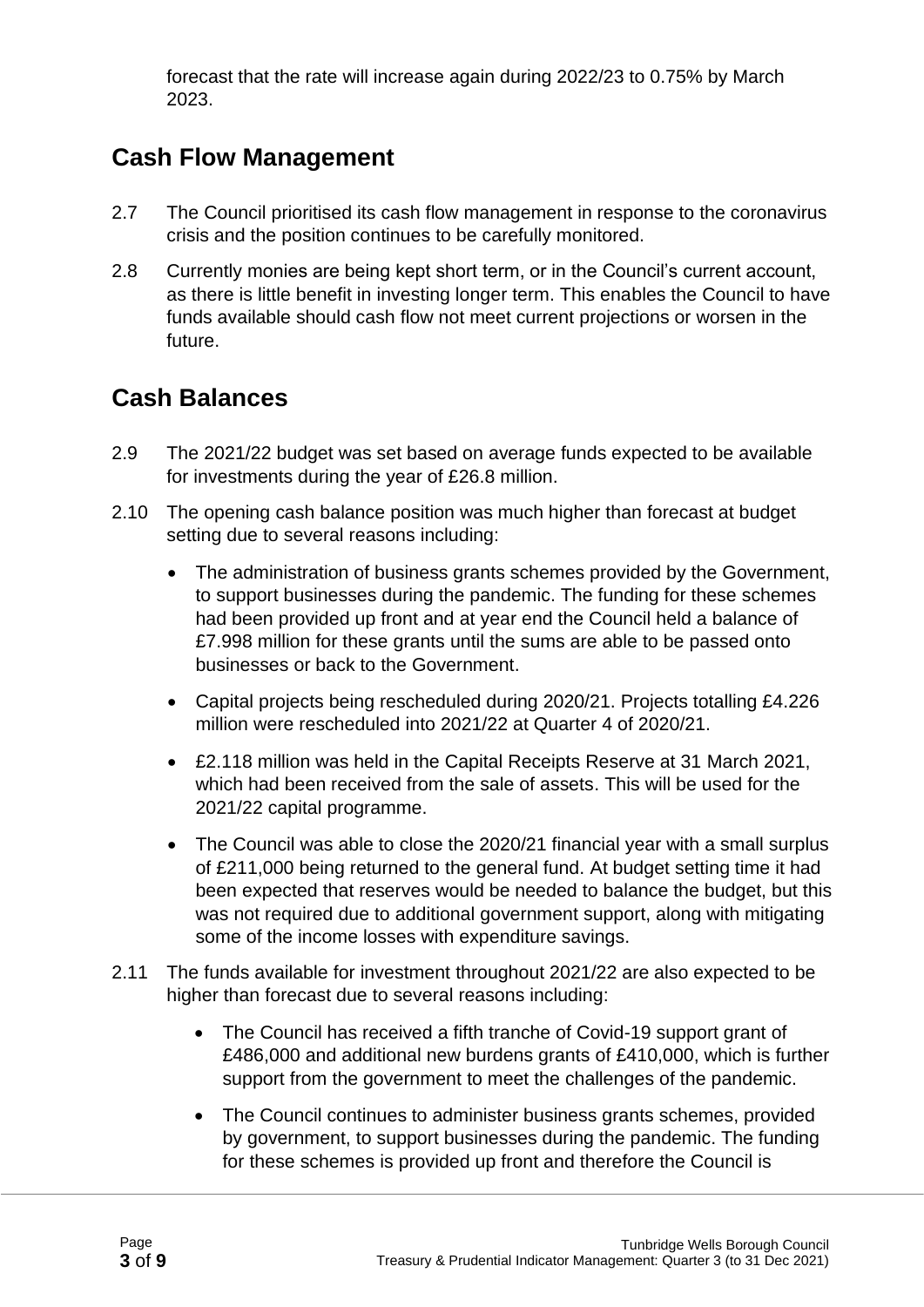holding funds until they can be passed onto business or need to be repaid to Government. The average amount held for these grants, to the end of December 2021, was £6.379 million.

- The government provided eligible retail, hospitality and leisure properties with 100% business rates relief during 2020/21. The Council was compensated for this loss of income through Section 31 grants paid throughout last year. As it is the billing authority the Council suffered the full loss of business rates income, in terms of cashflow, rather than just its 40% share and was compensated for this by receiving 100% of the Section 31 grants. It needs to repay government the 60% that is due to the other preceptors, which is a sum of £16.562 million, but this will not be paid until March 2022, therefore increasing the average funds throughout the year.
- Capital projects have been rescheduled during 2021/22. Projects totalling £7.373 million have been rescheduled into 2022/23, a further £5.566 million this quarter as detailed in the Quarter 3 2021/22 Capital Monitoring Report.
- 2.12 Overall, despite the continuing challenges from the Covid-19 pandemic, the amount the Council forecasts it will have to invest, is significantly higher than estimated when setting the budget. Most of the additional funds will only be held temporarily, and repaid by year end, but whilst held will earn interest and increase the annual average funds.

#### **Investment and Bank Interest**

- 2.13 The target interest rate to be earnt from funds was set at 1.35%. Applying this to the budgeted funds available resulted in an interest budget of £362,000.
- 2.14 The amount of interest to be received from investments and bank balances is forecast to be £462,000, an increase of £100,000 on the approved budget and a further improvement of £30,000 from the Quarter 2 projection. The increase is mainly due to increasing the forecast interest from the Property Fund, as explained in Note 2.19. Also, there have been more funds available to invest and since the interest rate increase in December 2021 the Council has received an additional 0.10% on the balances held in its bank account.

|                            | <b>Budget</b><br>2021/22 | <b>Quarter 2</b> | <b>Quarter 3</b> |
|----------------------------|--------------------------|------------------|------------------|
| <b>Equated Investments</b> | £26,800,000              | £48,400,000      | £57,700,000      |
| Average Interest Rate      | 1.35%                    | 0.89%            | 0.80%            |
| <b>Total Interest</b>      | £362,000                 | £432,000         | £462,000         |

2.15 A summary of the forecast position is shown below: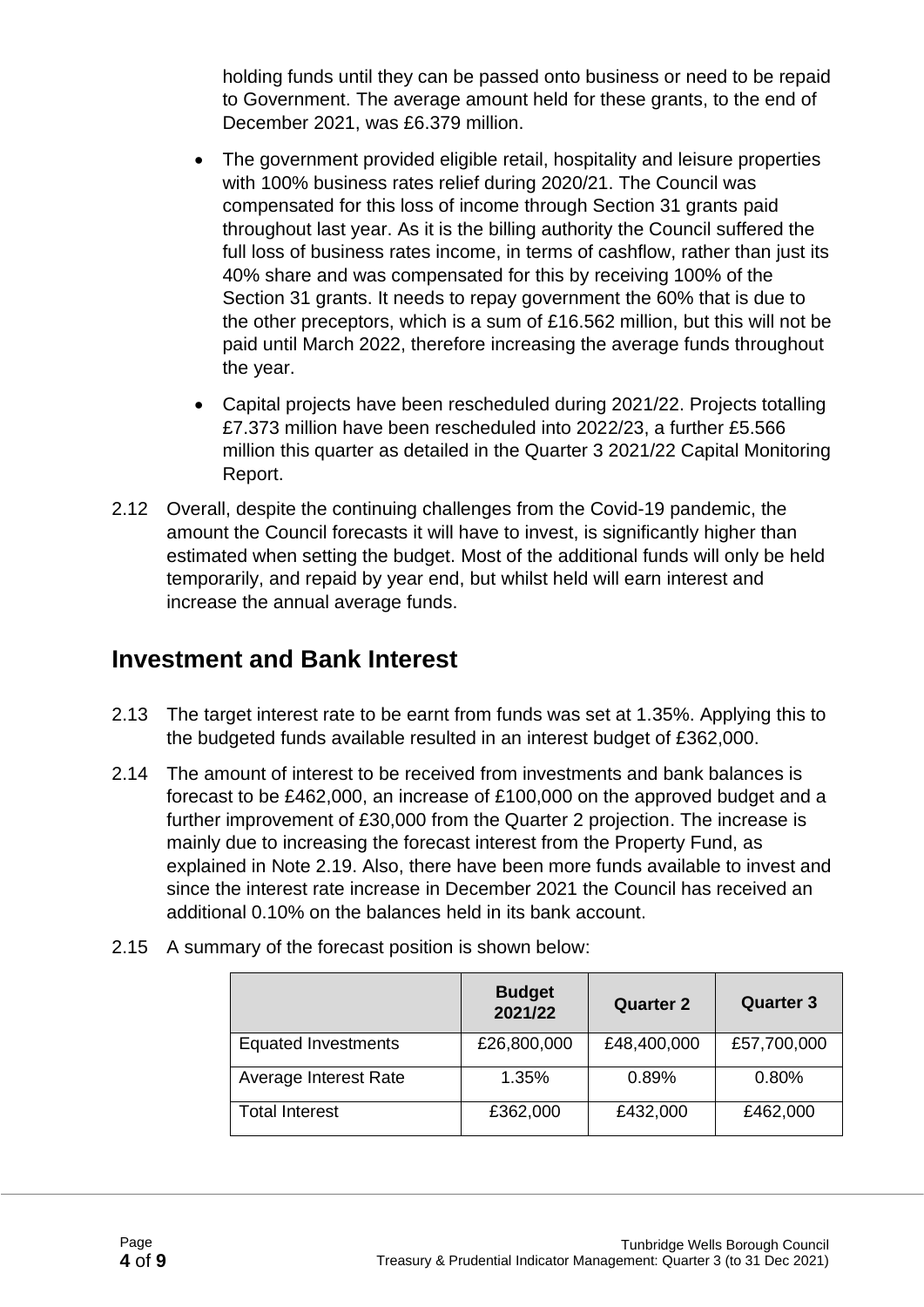2.16 Although it is forecast that there will be additional funds available to invest, they will mainly be invested short term and will earn less than the average for the rest of the portfolio. The average rate of the entire portfolio is estimated to decrease from 1.35% to 0.80%, despite the forecast increase in overall income received.

### **Treasury Management Strategy Prudential Indicators and Targets**

- 2.17 Details of the Prudential Indicators and Treasury Management Targets compared to the position as at 31 December 2021 are set out in **Appendix C**.
- 2.18 None of the Prudential Indicators were breached during the quarter. As explained in Note 2.16 the interest rate for the year is not forecast to be met but the amount of interest will be £100,000 above budget.

### **Local Authorities Property Fund**

- 2.19 The Council purchased £9 million worth of units in The Local Authorities' Property Fund between 2013 and 2014. The Fund pays a dividend to the Council on a quarterly basis. The dividend paid for April to December was 5.19% although a management fee of 0.78% was paid back to the Fund resulting in a net interest rate of 4.41%. The budget assumed an average return of 3.60% from the Property Fund for the year and therefore this increase has been reflected in the interest forecast, as explained in Note 2.14.
- 2.20 The value of the investment is calculated at year end to be included in the Council's Financial Statements at its fair value or market price. The value of the Council's £9 million investment was £10,413,051 as at 31 March 2021. The value of the £9 million invested as at 31 December 2021 is £11,701,073, an increase of £1,288,022 in 2021/22 thus far.
- 2.21 The difference in value at year end is held in an unusable reserve, set up specifically for this purpose, called the Financial Instrument Revaluation Reserve. This reserve will hold the £2,701,073 cumulative gain from the investment. The increase during 2021/22 has no impact on the overall cost of services.

#### **Other Interest and Investment Income Received**

2.22 The Council receives interest and investment income in addition to investment interest from a variety of sources as shown below:

|                                   | <b>Budget</b><br>2021/22 |
|-----------------------------------|--------------------------|
| <b>Investment Property Income</b> | £22,500                  |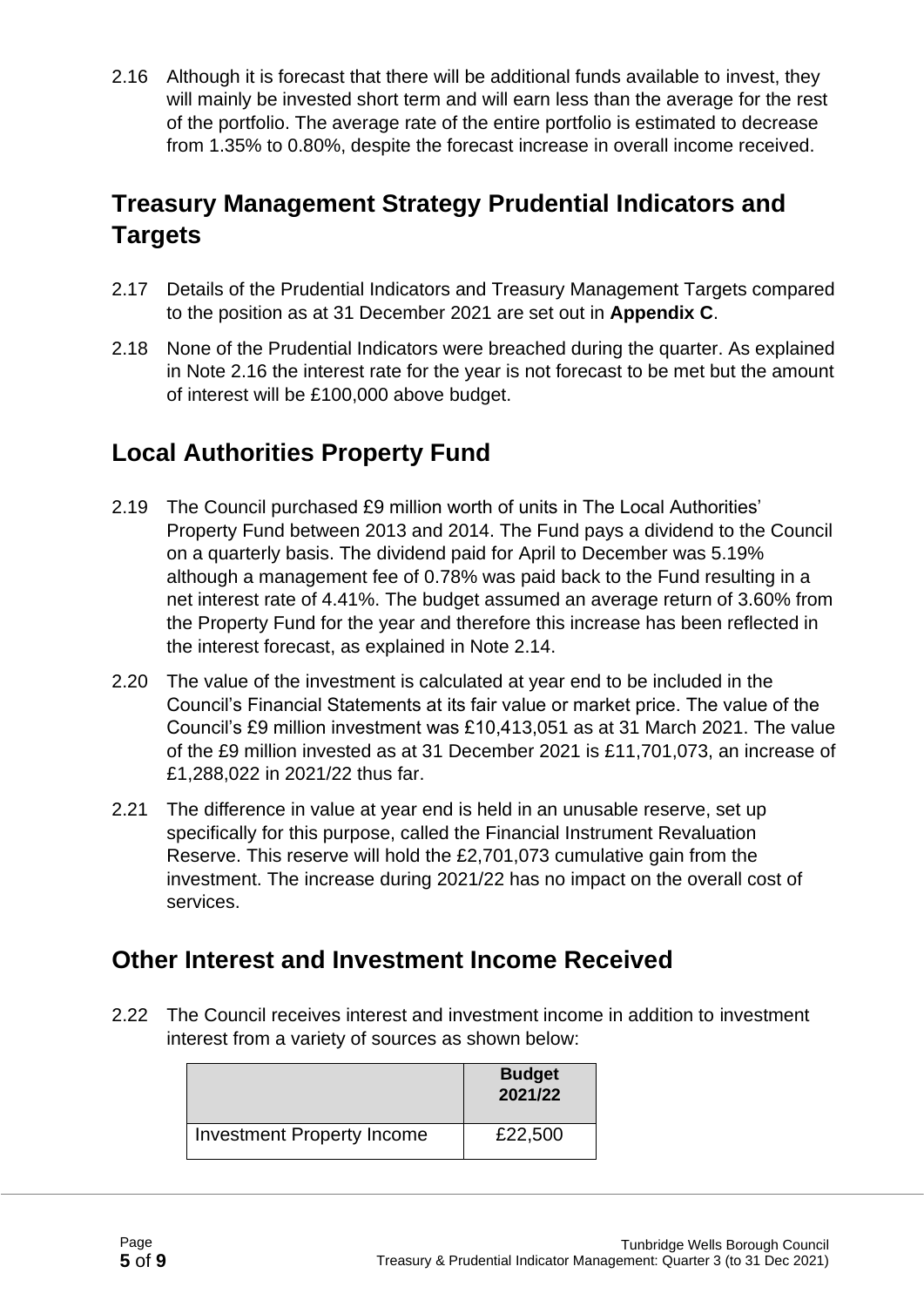| <b>Total</b>       | £32,090 |
|--------------------|---------|
| Mortgages          | £2,920  |
| <b>Fusion Loan</b> | £6,670  |

- 2.23 The Council purchased a commercial property in 2016/17, held on the balance sheet as an investment property. The property was occupied by a restaurant which following lockdown went into administration. It has however now been relet and the investment interest budget of £22,500 is expected to be achieved.
- 2.24 The Council provided a loan to Fusion Lifestyle, who manage the Council's sports centres, to fund sports centre improvements. The final three instalments were due during in 2021/22 with total interest of £6,670 being charged. The payments have all now all been made therefore concluding the loan.

# **3. Options Considered**

3.1 This report is essentially for information.

# **4. Preferred Option and Reason**

4.1 That Members acknowledge the 2021/22 Treasury Management and Prudential Indicator position and note that investment and bank interest is forecast to be £432,000, an increase of £100,000 on the approved budget of £362,000, and a further improvement of £30,000 from the Quarter 2 projection.

# **5. Consultation on Options**

5.1 The Council takes advice from Link Asset Services on all treasury management activities. The decision will be published on the Council's website.

#### **Recommendation from Cabinet Advisory Board**

5.2 The Finance & Governance Cabinet Advisory Board were consulted on 1 March 2022 and agreed the following:

> *Insert text from Cabinet Advisory Board minute, or request text from Democratic Services Officer.*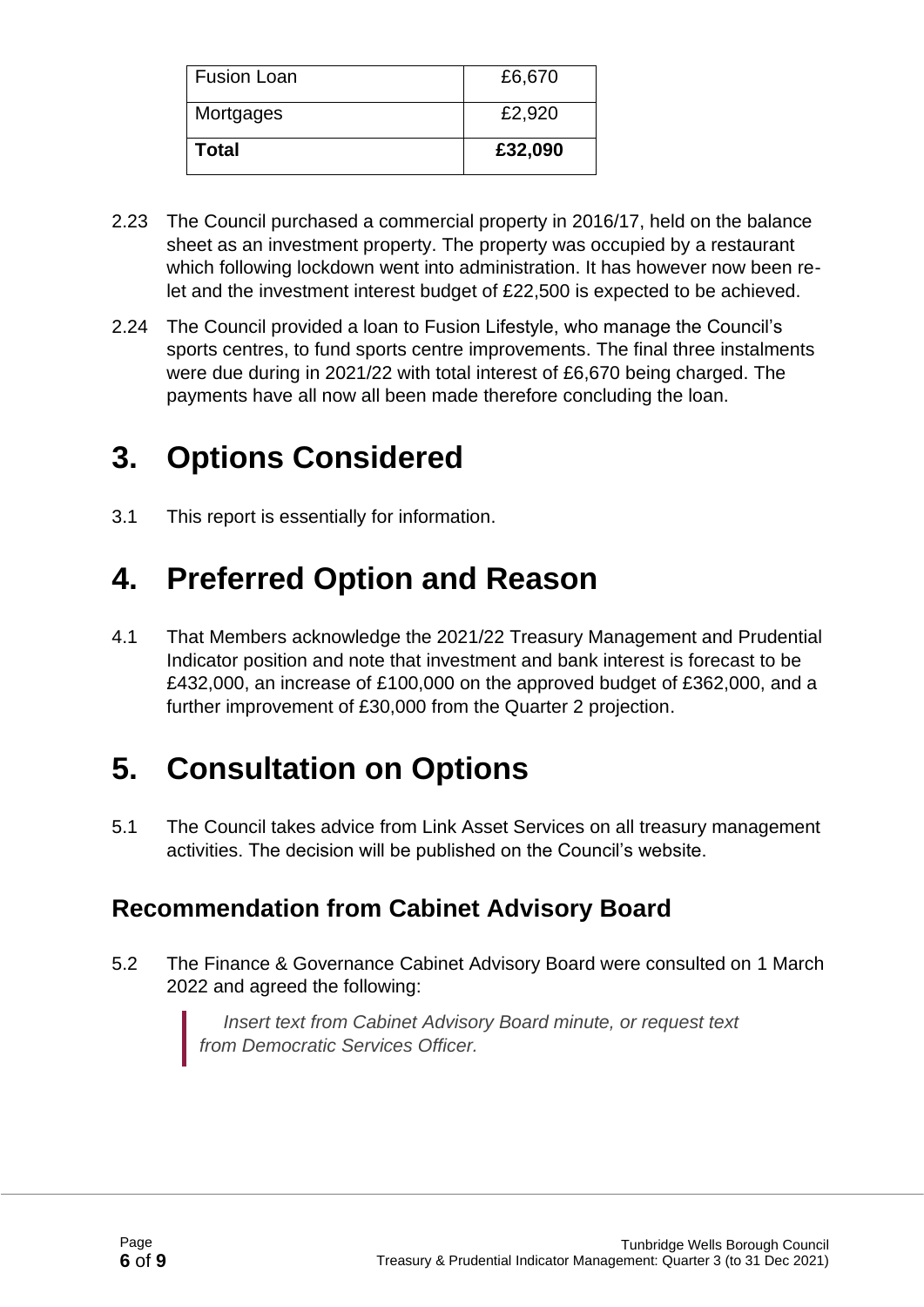# **6. Implementation**

6.1 The investment income and borrowing costs are also included within the Quarter 3 Revenue Management report which is an accompanying report on this agenda.

# **7. Appendices and Background Documents**

Appendices:

- Appendix A: Treasury Management Investment Limits
- Appendix B: Current Investments
- Appendix C: Prudential Indicators and Treasury Management Targets

Background Papers:

- Treasury Management Policy and Strategy 2021/22 CAB92/20 [https://democracy.tunbridgewells.gov.uk/documents/s53266/9%20Treasury%20Str](https://democracy.tunbridgewells.gov.uk/documents/s53266/9%20Treasury%20Strategy%20202122.pdf) [ategy%20202122.pdf](https://democracy.tunbridgewells.gov.uk/documents/s53266/9%20Treasury%20Strategy%20202122.pdf)
- Treasury & Prudential Indicator Management: Quarter 1 (to 30 June 2021) CAB63/21 [https://democracy.tunbridgewells.gov.uk/documents/s57338/Quarter%201%20Tr](https://democracy.tunbridgewells.gov.uk/documents/s57338/Quarter%201%20Treasury%20Management%20202122.pdf) [easury%20Management%20202122.pdf](https://democracy.tunbridgewells.gov.uk/documents/s57338/Quarter%201%20Treasury%20Management%20202122.pdf)
- Treasury & Prudential Indicator Management: Quarter 2 (to 30 September 2021) – CAB103/21 [https://democracy.tunbridgewells.gov.uk/documents/s58538/13%20Quarter%202](https://democracy.tunbridgewells.gov.uk/documents/s58538/13%20Quarter%202%20Treasury%20Management%20202122.pdf) [%20Treasury%20Management%20202122.pdf](https://democracy.tunbridgewells.gov.uk/documents/s58538/13%20Quarter%202%20Treasury%20Management%20202122.pdf)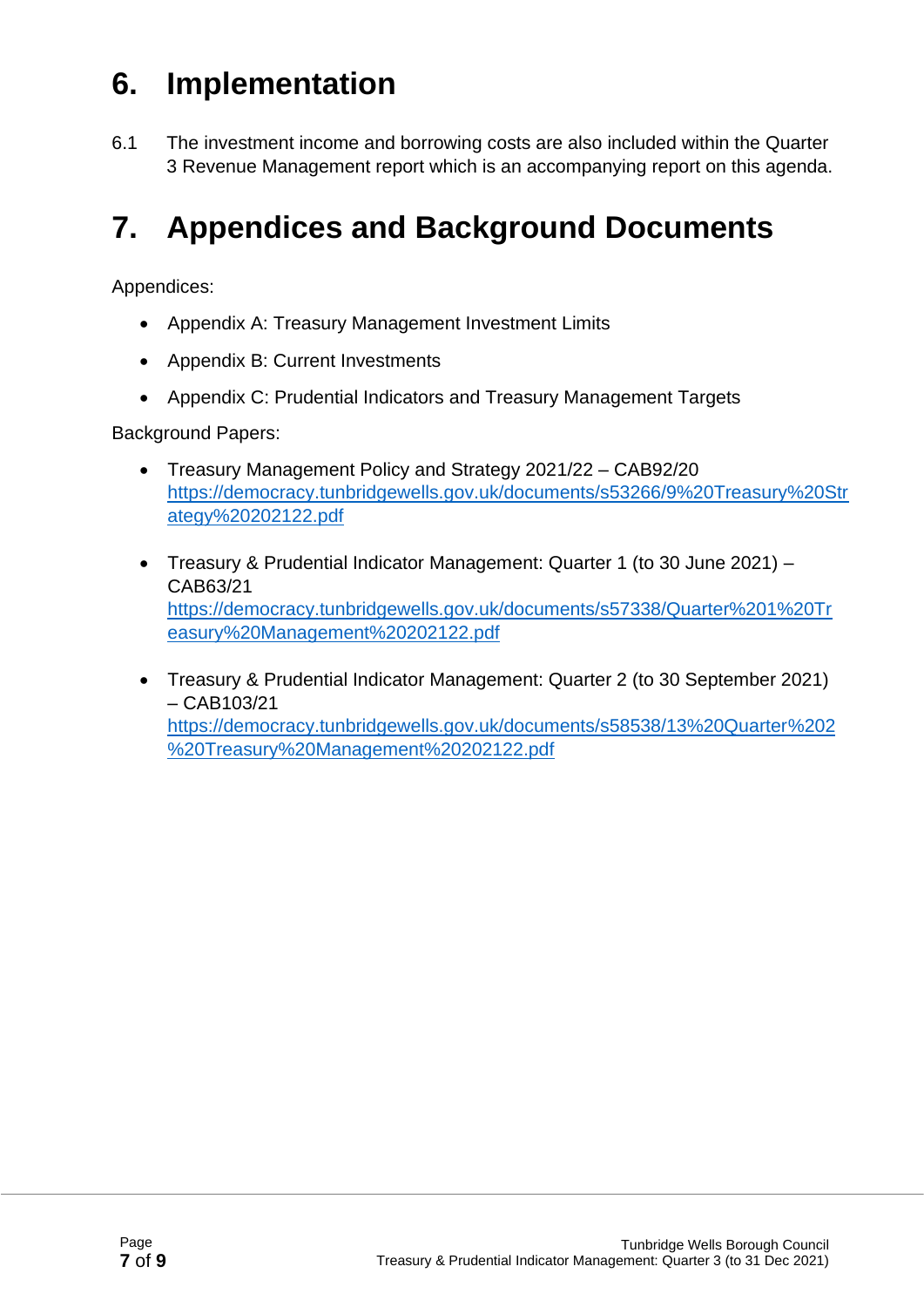

# **8. Cross Cutting Issues**

### **A. Legal (including the Human Rights Act)**

Under Section 151 of the Local Government Act 1972 (LGA 1972) the Section 151 Officer has statutory duties in relation to the financial administration and stewardship of the authority, including securing effective arrangements for treasury management.

Claudette Valmond, Interim Head of Legal Partnership

#### **B. Finance and Other Resources**

The net investment interest is an important source of income for the Council's revenue budget.

Jane Fineman, Head of Finance, Procurement & Parking

### **C. Staffing**

There are no specific implications that arise from the process of Treasury Management over the fact that the income is part of the budget which supports the Council's priorities.

Jane Fineman, Head of Finance, Procurement & Parking

#### **D. Risk Management**

The Treasury Management Policy and Strategy sets out how the Council aims to control the risks associated with treasury management. The security of the Council's investments is the top priority when making investments and is always considered before yield

Jane Fineman, Head of Finance, Procurement & Parking

#### **E. Environment and Sustainability**

There are no specific implications that arise from the process of Treasury Management over the fact that the income is part of the budget which supports the Council's priorities.

Jane Fineman, Head of Finance, Procurement & Parking